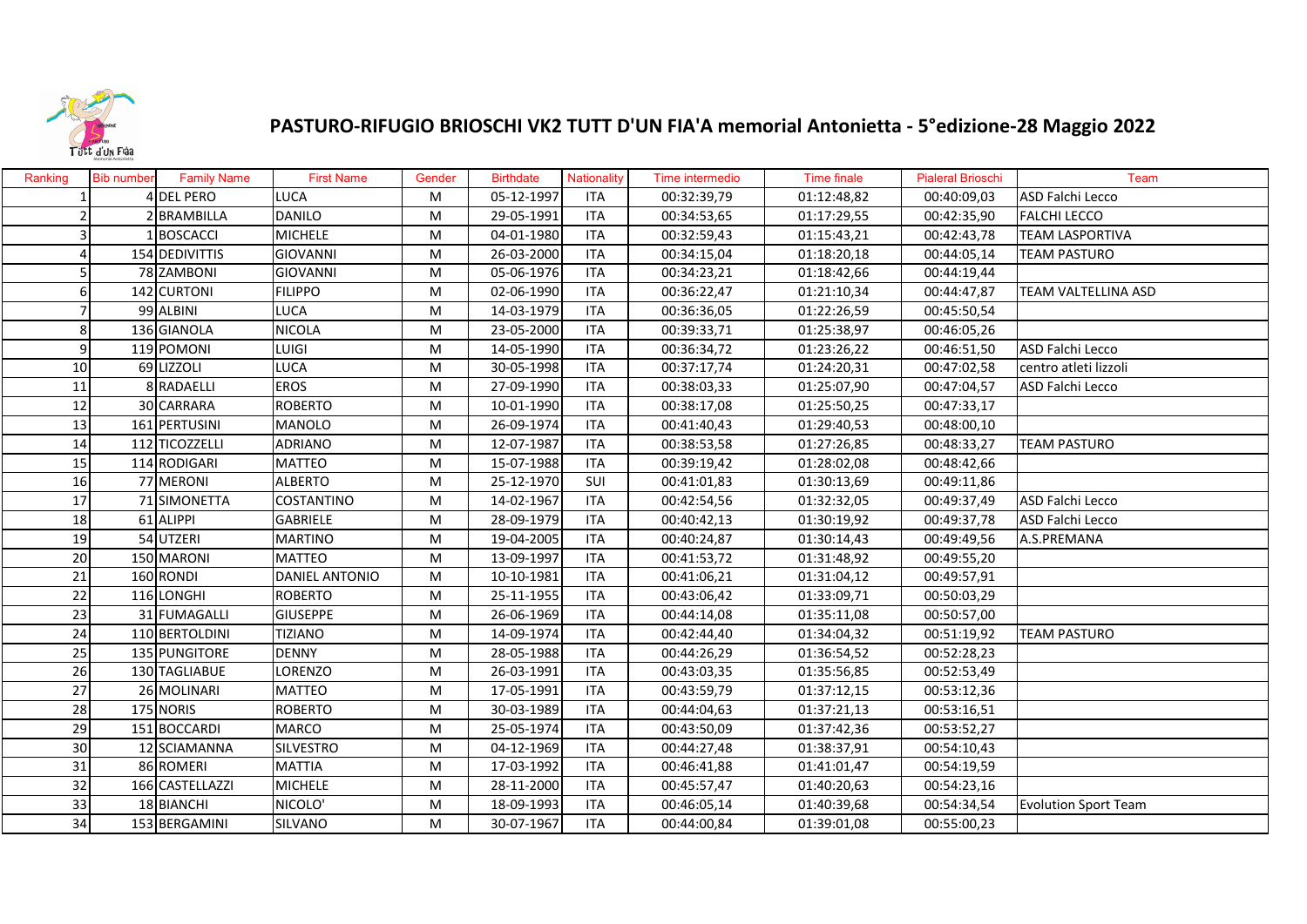| Ranking | <b>Bib number</b> | Family Name      | <b>First Name</b>     | Gender | <b>Birthdate</b> | Nationality | Time intermedio | Time finale | <b>Pialeral Brioschi</b> | Team                        |
|---------|-------------------|------------------|-----------------------|--------|------------------|-------------|-----------------|-------------|--------------------------|-----------------------------|
| 35      |                   | 170 GUSMEROLI    | ALESSANDRO            | M      | 10-02-1979       | <b>ITA</b>  | 00:43:49,22     | 01:38:53,09 | 00:55:03,87              |                             |
| 36      |                   | 65 CORTI         | <b>ANTONIO</b>        | M      | 24-11-2004       | ITA         | 00:44:01,77     | 01:39:39,96 | 00:55:38,19              | A.S.PREMANA                 |
| 37      |                   | 23 PIU'          | LAZZARO               | M      | 07-12-1977       | ITA         | 00:46:02,90     | 01:41:46,52 | 00:55:43,63              | TEAM PASTURO                |
| 38      |                   | 72 BREMBILLA     | <b>FRANCESCO</b>      | M      | 04-12-1980       | <b>ITA</b>  | 00:44:29,15     | 01:40:12,85 | 00:55:43,69              |                             |
| 39      |                   | 139 TOMASONI     | <b>STEFANO</b>        | M      | 18-08-1968       | <b>ITA</b>  | 00:46:17,94     | 01:42:07,67 | 00:55:49,73              |                             |
| 40      |                   | 179 FAZZINI      | MARCO                 | M      | 10-04-1984       | <b>ITA</b>  | 00:46:23,74     | 01:42:27,91 | 00:56:04,17              |                             |
| 41      |                   | 85 RATTI         | MARCO                 | M      | 13-12-1979       | <b>ITA</b>  | 00:45:51,13     | 01:42:11,66 | 00:56:20,53              |                             |
| 42      |                   | 108 BENEDETTI    | <b>MARIO</b>          | M      | 27-06-1968       | <b>ITA</b>  | 00:44:22,67     | 01:40:43,40 | 00:56:20,73              | <b>TEAM PASTURO</b>         |
| 43      |                   | 44 ACQUISTAPACE  | <b>ALFREDO</b>        | M      | 17-07-1968       | <b>ITA</b>  | 00:47:10,20     | 01:43:36,38 | 00:56:26,18              |                             |
| 44      |                   | 33 SIGNORI       | <b>MAURIZIO</b>       | M      | 23-04-1967       | <b>ITA</b>  | 00:46:15,40     | 01:42:51,05 | 00:56:35,65              | Libero                      |
| 45      |                   | 162 CONFALONIERI | <b>ROBERTO</b>        | M      | 26-03-1973       | <b>ITA</b>  | 00:48:39,12     | 01:45:24,60 | 00:56:45,48              |                             |
| 46      |                   | 79 PANZERI       | MARIO LUCIANO         | M      | 10-05-1964       | <b>ITA</b>  | 00:47:43,29     | 01:45:18,10 | 00:57:34,81              | <b>TEAM PASTURO</b>         |
| 47      |                   | 10 ARCANI        | <b>DAVIDE</b>         | M      | 22-11-1973       | <b>ITA</b>  | 00:47:41,18     | 01:45:19,64 | 00:57:38,46              |                             |
| 48      |                   | 24 PANZERI       | <b>LUCA</b>           | M      | 09-09-1970       | <b>ITA</b>  | 00:46:56,84     | 01:44:39,97 | 00:57:43,12              | <b>TEAM PASTURO</b>         |
| 49      |                   | 14 LONGONI       | <b>SERGIO</b>         | M      | 17-06-1977       | <b>ITA</b>  | 00:48:25,89     | 01:46:27,14 | 00:58:01,26              |                             |
| 50      |                   | 45 REDAELLI      | <b>TOMMASO</b>        | M      | 28-11-1994       | <b>ITA</b>  | 00:46:24,98     | 01:44:27,43 | 00:58:02,45              |                             |
| 51      |                   | 104 CAROPPO      | <b>OSCAR</b>          | M      | 27-08-1989       | <b>ITA</b>  | 00:46:52,56     | 01:45:07,79 | 00:58:15,23              | <b>TEAM PASTURO</b>         |
| 52      |                   | 169 CORDONI      | LUCA                  | M      | 24-07-1978       | <b>ITA</b>  | 00:48:06,82     | 01:46:28,04 | 00:58:21,22              |                             |
| 53      |                   | 132 PIROVANO     | ANDREA                | M      | 19-11-1981       | ITA         | 00:46:00,80     | 01:44:35,05 | 00:58:34,25              | O.S.A. Valmadrera           |
| 54      |                   | 152 MONDO        | <b>DANILO</b>         | M      | 31-01-1994       | <b>ITA</b>  | 00:45:49,18     | 01:44:24,26 | 00:58:35,08              |                             |
| 55      |                   | 82 BONGIO        | <b>VALTER</b>         | M      | 18-03-1971       | <b>ITA</b>  | 00:46:53,07     | 01:45:35,06 | 00:58:42,00              |                             |
| 56      |                   | 47 MASCIADRI     | <b>STEFANO</b>        | M      | 18-02-1967       | <b>ITA</b>  | 00:44:38,41     | 01:43:20,89 | 00:58:42,48              | O.S.A. Valmadrera           |
| 57      |                   | 129 TENNI        | <b>DANIELE</b>        | M      | 25-01-1987       | <b>ITA</b>  | 00:48:10,63     | 01:47:10,94 | 00:59:00,31              |                             |
| 58      |                   | 100 COLOMBO      | <b>PAOLO</b>          | M      | 16-01-1974       | <b>ITA</b>  | 00:50:00,98     | 01:49:05,41 | 00:59:04,43              | TEAM PASTURO                |
| 59      |                   | 84 ARRIGHI       | <b>DAVIDE ARRIGHI</b> | M      | 23-07-1970       | <b>ITA</b>  | 00:47:12,26     | 01:46:18,46 | 00:59:06,20              |                             |
| 60      |                   | 122 MELCHIORRI   | <b>MARCO</b>          | M      | 23-05-1963       | <b>ITA</b>  | 00:50:17,87     | 01:49:25,40 | 00:59:07,53              | <b>TEAM PASTURO</b>         |
| 61      |                   | 96 CORBELLINI    | <b>TIZIANO</b>        | M      | 03-09-1955       | <b>ITA</b>  | 00:49:35,43     | 01:49:02,02 | 00:59:26,59              |                             |
| 62      |                   | 94 RUSCONI       | ANGELO                | M      | 23-02-1995       | <b>ITA</b>  | 00:45:26,47     | 01:44:56,10 | 00:59:29,63              |                             |
| 63      |                   | 13 BUSI          | <b>STEFANO</b>        | M      | 09-09-1966       | <b>ITA</b>  | 00:49:03,14     | 01:49:04,53 | 01:00:01,39              |                             |
| 64      |                   | 46 VASSENA       | <b>CHRISTIAN</b>      | M      | 05-10-1987       | <b>ITA</b>  | 00:48:22,66     | 01:48:34,65 | 01:00:11,99              |                             |
| 65      |                   | 40 COPELLI       | MASSIMILIANO          | M      | 16-03-1973       | <b>ITA</b>  | 00:44:48,09     | 01:45:03,39 | 01:00:15,29              | <b>SKYRUNNING ADVENTURE</b> |
| 66      |                   | 97 SEGALLI       | <b>GIACOMO</b>        | M      | 19-01-1964       | <b>ITA</b>  | 00:51:53,78     | 01:52:14,44 | 01:00:20,67              |                             |
| 67      |                   | 98 PAGANONI      | <b>STEFANO</b>        | M      | 02-07-1968       | <b>ITA</b>  | 00:48:13,22     | 01:49:04,97 | 01:00:51,75              |                             |
| 68      |                   | 70 DEMURO        | <b>MASSIMO</b>        | M      | 16-02-1976       | <b>ITA</b>  | 00:50:11,35     | 01:51:10,04 | 01:00:58,69              | Libero                      |
| 69      |                   | 52 CANTU         | MATTEO                | M      | 09-06-1970       | <b>ITA</b>  | 00:47:29,81     | 01:48:33,63 | 01:01:03,81              | Libero                      |
| 70      |                   | 106 ACQUISTAPACE | <b>GABRIELE</b>       | M      | 26-07-1976       | <b>ITA</b>  | 00:50:18,92     | 01:51:30,66 | 01:01:11,74              | <b>TEAM PASTURO</b>         |
| 71      |                   | 178 GIANOLA      | <b>DANILO</b>         | M      | 02-02-1992       | <b>ITA</b>  | 00:47:14,84     | 01:48:45,02 | 01:01:30,18              |                             |
| 72      |                   | 121 SIRONI       | <b>GIOELE</b>         | M      | 09-05-1995       | <b>ITA</b>  | 00:49:56,12     | 01:51:39,25 | 01:01:43,13              | Libero                      |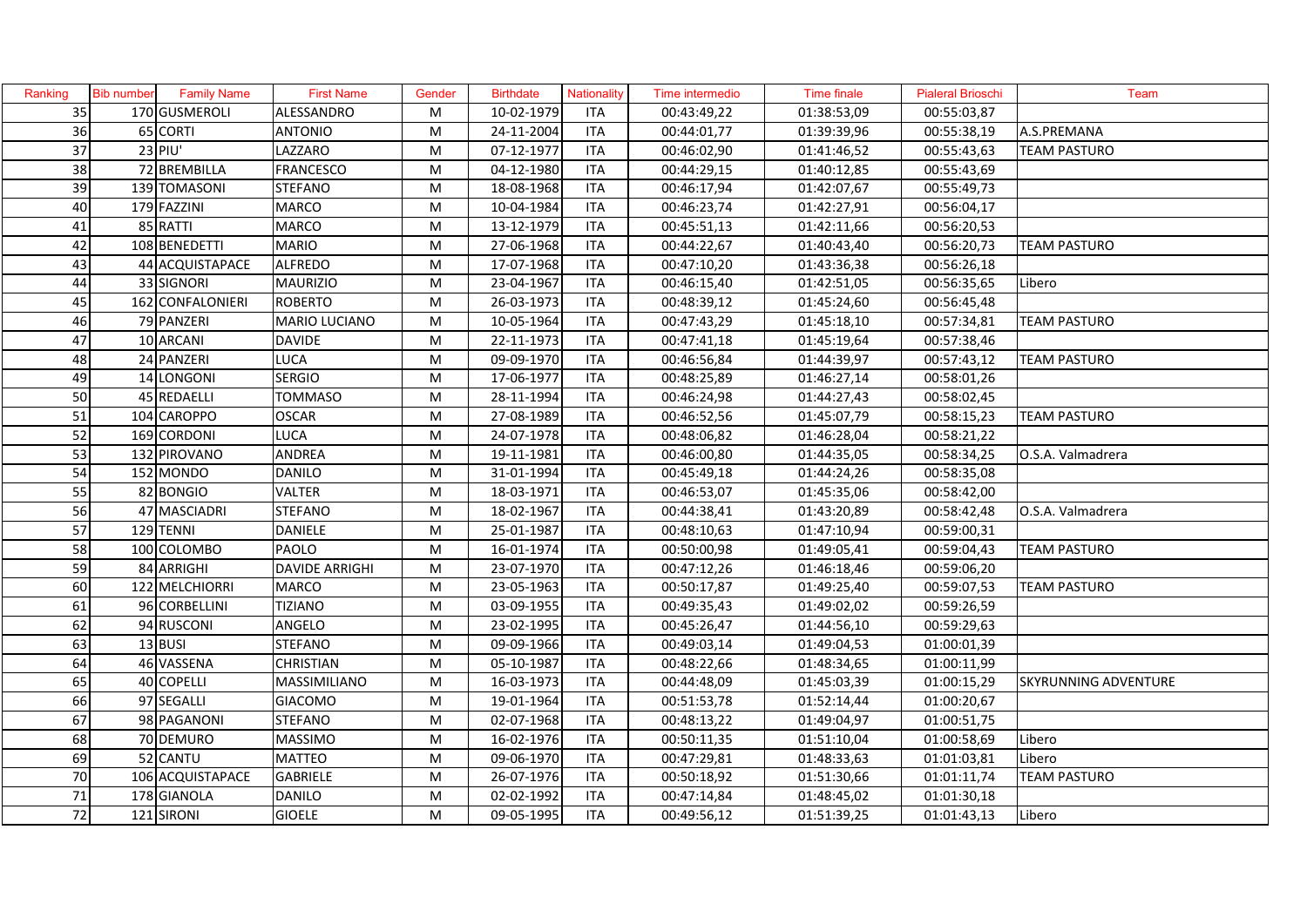| Ranking         | <b>Bib number</b> | <b>Family Name</b> | <b>First Name</b>   | Gender | <b>Birthdate</b> | Nationality | Time intermedio | Time finale | <b>Pialeral Brioschi</b> | Team                                   |
|-----------------|-------------------|--------------------|---------------------|--------|------------------|-------------|-----------------|-------------|--------------------------|----------------------------------------|
| 73              |                   | 15 MANES           | ANDREA              | M      | 11-08-1976       | <b>ITA</b>  | 00:49:26,92     | 01:52:51,33 | 01:03:24,41              |                                        |
| 74              |                   | 156 FARINA         | <b>MATTEO</b>       | M      | 23-06-1995       | <b>ITA</b>  | 00:52:53,09     | 01:56:30,27 | 01:03:37,18              |                                        |
| 75              |                   | 118 GROSSI         | PAOLO               | M      | 16-10-1983       | <b>ITA</b>  | 00:49:54,01     | 01:53:35,80 | 01:03:41,79              | <b>ASD PEGARUN</b>                     |
| 76              |                   | 146 MODENA         | ANDREA              | M      | 20-11-1973       | <b>ITA</b>  | 00:51:41,20     | 01:55:25,41 | 01:03:44,21              |                                        |
| 77              |                   | 171 TARCA          | <b>FABIO</b>        | M      | 23-02-1975       | <b>ITA</b>  | 00:54:59,72     | 01:58:43,99 | 01:03:44,27              |                                        |
| 78              |                   | 43 SAIA            | <b>FRANCISCO</b>    | M      | 24-06-1969       | <b>ITA</b>  | 00:54:17,44     | 01:58:05,73 | 01:03:48,30              | <b>SKYRUNNING ADVENTURE</b>            |
| 79              |                   | 59 ACQUISTAPACE    | <b>ALESSIO</b>      | M      | 04-10-1976       | <b>ITA</b>  | 00:53:59,10     | 01:58:01,44 | 01:04:02,34              | TEAM VALTELLINA ASD                    |
| 80              |                   | 145 FLAUTO         | <b>VINCENZO</b>     | M      | 09-12-1967       | <b>ITA</b>  | 00:48:44,51     | 01:53:19,96 | 01:04:35,44              | TEAM PASTURO                           |
| 81              |                   | 103 COLOMBO        | CRISTIAN            | M      | 05-11-1976       | <b>ITA</b>  | 00:48:15,61     | 01:53:04,21 | 01:04:48,60              | TEAM PASTURO                           |
| 82              |                   | 159 RICCARDI       | CRISTIAN            | M      | 28-11-1980       | <b>ITA</b>  | 00:43:41,68     | 01:48:51,03 | 01:05:09,35              |                                        |
| 83              |                   | 167 CASTELLAZZI    | <b>DAVIDE DARIO</b> | M      | 14-01-1970       | <b>ITA</b>  | 00:52:10,53     | 01:57:24,10 | $\overline{01:05:13,57}$ |                                        |
| 84              |                   | 51 PANZERI         | LEONARDO            | M      | 06-05-1970       | <b>ITA</b>  | 00:53:34,27     | 01:58:57,73 | 01:05:23,45              |                                        |
| 85              |                   | 138 CASTELLI       | <b>ROBERTO</b>      | M      | 09-01-1974       | <b>ITA</b>  | 00:52:42,70     | 01:58:08,38 | 01:05:25,68              |                                        |
| 86              |                   | 38 GORLA           | CARLO               | M      | 12-06-1961       | <b>ITA</b>  | 00:50:21,26     | 01:55:47,60 | 01:05:26,34              |                                        |
| 87              |                   | 75 CARCANO         | ANDREA              | M      | 01-02-1972       | <b>ITA</b>  | 00:53:08,71     | 01:59:05,03 | 01:05:56,32              | Gruppo Escursionisti Falchi Olginatesi |
| 88              |                   | 48 ROSSI           | <b>GIOVANNI</b>     | M      | 04-05-1954       | <b>ITA</b>  | 00:54:34,80     | 02:00:58,02 | 01:06:23,21              |                                        |
| 89              |                   | 115 GORETTI        | CESARE              | M      | 14-10-1963       | <b>ITA</b>  | 00:51:55,77     | 01:58:24,50 | 01:06:28,74              |                                        |
| 90              |                   | 17 VERDI           | <b>CHRISTIAN</b>    | M      | 06-04-1975       | <b>ITA</b>  | 00:52:44,65     | 01:59:19,75 | 01:06:35,10              |                                        |
| 91              |                   | 73 BORDONE         | LUCA                | M      | 28-01-1973       | <b>ITA</b>  | 00:56:55,70     | 02:03:39,14 | 01:06:43,45              | TEAM VALTELLINA ASD                    |
| 92              |                   | 126 MEREGALLI      | <b>STEFANO</b>      | M      | 23-03-1979       | <b>ITA</b>  | 00:51:31,18     | 01:58:25,47 | 01:06:54,29              |                                        |
| $\overline{93}$ |                   | 134 GILARDONI      | ALESSANDRO          | M      | 01-02-1959       | <b>ITA</b>  | 00:53:31,81     | 02:00:52,79 | 01:07:20,97              | A.S.D. POLISPORTIVA MANDELLO DEL LARI  |
| 94              |                   | 125 CASATI         | <b>STEFANO</b>      | M      | 13-05-1971       | <b>ITA</b>  | 00:51:44,98     | 01:59:29,37 | 01:07:44,39              | ASD Falchi Lecco                       |
| 95              |                   | 143 PIROLA         | <b>JONATHAN</b>     | M      | 05-04-1995       | <b>ITA</b>  | 00:48:58,29     | 01:56:48,02 | 01:07:49,73              |                                        |
| 96              |                   | 95 GALBUSERA       | ALESSANDRO          | M      | 19-08-1969       | <b>ITA</b>  | 00:51:44,16     | 01:59:48,88 | 01:08:04,72              | O.S.A. Valmadrera                      |
| 97              |                   | 60 DE RIVO         | <b>STEFANO</b>      | M      | 15-01-1991       | <b>ITA</b>  | 00:53:35,86     | 02:02:30,25 | 01:08:54,39              | Libero                                 |
| 98              |                   | 29 TORRACINI       | <b>DAVIDE</b>       | M      | 05-05-1996       | <b>ITA</b>  | 00:54:12,01     | 02:03:35,29 | 01:09:23,27              |                                        |
| 99              |                   | 131 FORNERO        | <b>ENRICO</b>       | M      | 02-09-1966       | <b>ITA</b>  | 00:52:41,54     | 02:02:58,85 | 01:10:17,32              |                                        |
| 100             |                   | 41 CORTI           | CORRADO             | M      | 06-12-1973       | <b>ITA</b>  | 00:53:31,17     | 02:03:50,01 | 01:10:18,84              |                                        |
| 101             |                   | 49 RONCHI          | DANIELE             | M      | 15-06-1984       | <b>ITA</b>  | 00:53:27,02     | 02:03:46,39 | 01:10:19,37              |                                        |
| 102             |                   | 177 GIANOLA        | <b>MICHELE</b>      | M      | 14-08-1992       | <b>ITA</b>  | 00:50:52,47     | 02:01:28,82 | 01:10:36,35              |                                        |
| 103             |                   | 74 COMBI           | <b>GIANLUIGI</b>    | M      | 09-04-1973       | <b>ITA</b>  | 00:51:42,51     | 02:02:28,29 | 01:10:45,78              |                                        |
| 104             |                   | 127 DE VITO        | <b>VINCENZO</b>     | M      | 21-12-1959       | <b>ITA</b>  | 00:54:28,20     | 02:05:27,73 | 01:10:59,54              |                                        |
| 105             |                   | 87 NUSDEO          | <b>BRUNO</b>        | M      | 11-11-1963       | <b>ITA</b>  | 00:54:14,04     | 02:05:20,11 | 01:11:06,07              |                                        |
| 106             |                   | 147 FALZEI         | PIERO ANTONIO       | M      | 09-03-1966       | <b>ITA</b>  | 00:54:11,28     | 02:05:51,09 | 01:11:39,81              | Libero                                 |
| 107             |                   | 55 BOSIO           | GIACOMO             | M      | 13-12-1962       | <b>ITA</b>  | 00:58:10,31     | 02:10:43,02 | 01:12:32,71              |                                        |
| 108             |                   | 173 TAVASCI        | LUCA                | M      | 28-01-1993       | <b>ITA</b>  | 00:57:53,14     | 02:10:28,10 | 01:12:34,96              |                                        |
| 109             |                   | 19 BIANCHI         | MARCO               | M      | 04-02-1976       | <b>ITA</b>  | 00:55:32,03     | 02:08:46,17 | 01:13:14,14              |                                        |
| 110             |                   | 157 LONGHI         | <b>GIACOMO</b>      | M      | 15-12-1989       | <b>ITA</b>  | 00:54:55,55     | 02:08:15,94 | 01:13:20,39              |                                        |